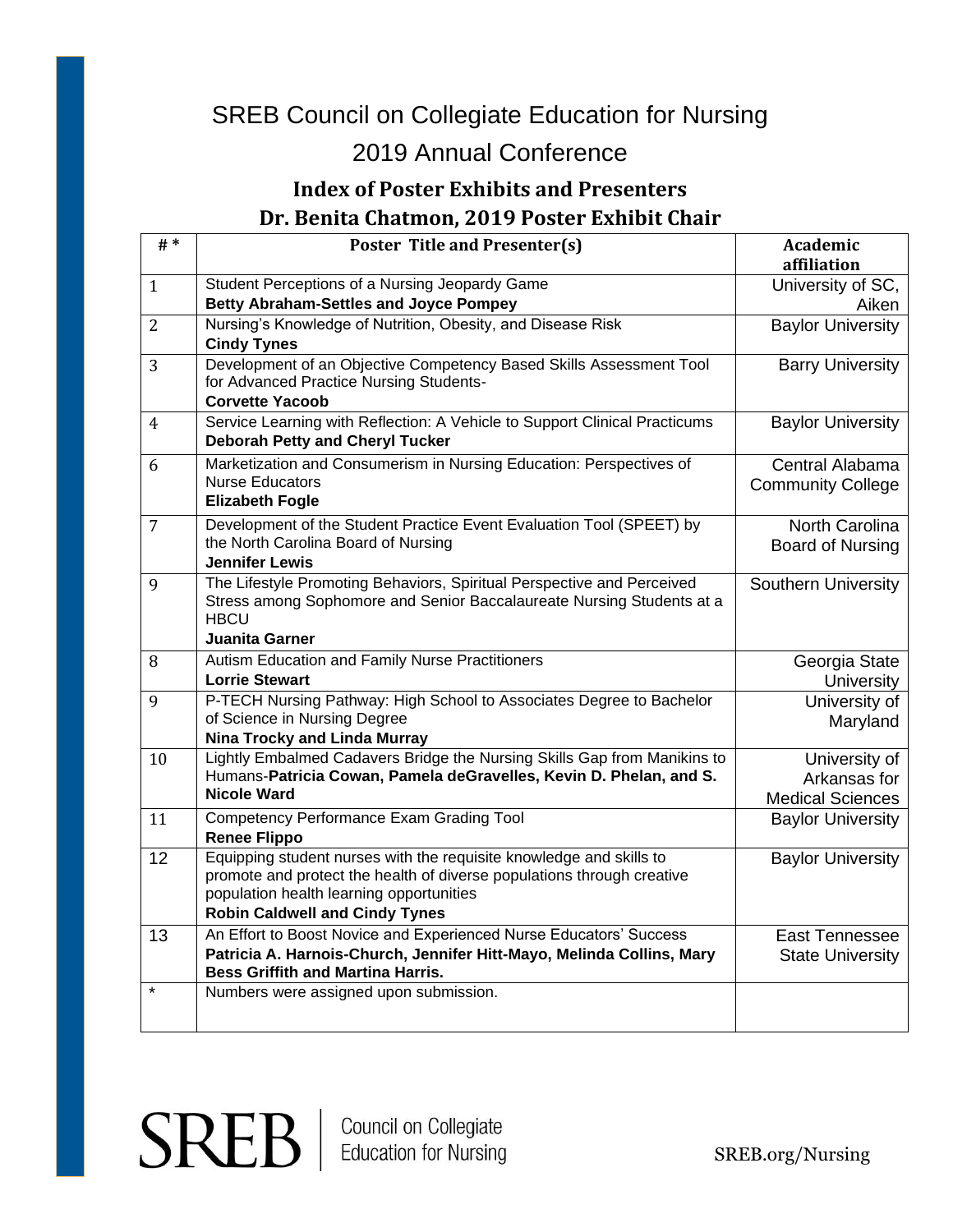## **Poster Abstract # 1**

#### **Title of Poster:**

Student Perceptions of a Nursing Jeopardy Game

Description/Background: This poster focuses on the evaluation of the evidence-based practice of using gaming in the classroom to enhance student engagement and promote active learning through a nursing Jeopardy game. Use of games in nursing education began in the 1980's (Royse & Newton, 2007). Benefits of gaming in education are enhancement of active learning, development of critical thinking, and the addition of fun and excitement in the classroom. Research has been conducted comparing student outcomes from a lecture format versus gaming format for the attainment and retention of nursing knowledge. However, games should be linked to specific learning outcomes and tailored to meet course objectives. This evaluation of the nursing Jeopardy game examines student perceptions related to the facilitation of student learning and engagement.

Methodology: In a medical-surgical nursing course in a BSN curriculum, an end-of-course evaluation was administered along a nursing Jeopardy evaluation of student perceptions about the game. Six items were included in the evaluation of the game. The items were on a Likert scale ranging from four to zero, with zero being neutral. Measures of central tendency and variation were used to analyze the data.

Results & Evaluation: Thirty-nine students completed the evaluation. Students who completed the evaluation perceived that the Jeopardy game covered the material emphasized in class and was an effective way to reemphasize the lecture content.

Future Recommendations: Based on evaluation of the nursing Jeopardy game, results support the literature found on the use of gaming in nursing education. As new technology is being used in the classroom, student perceptions are important to determine which type of innovative strategy best correlates with learning outcomes and course objectives while promoting student success with NCLEX and nursing practice.

# **SREB** | Council on Collegiate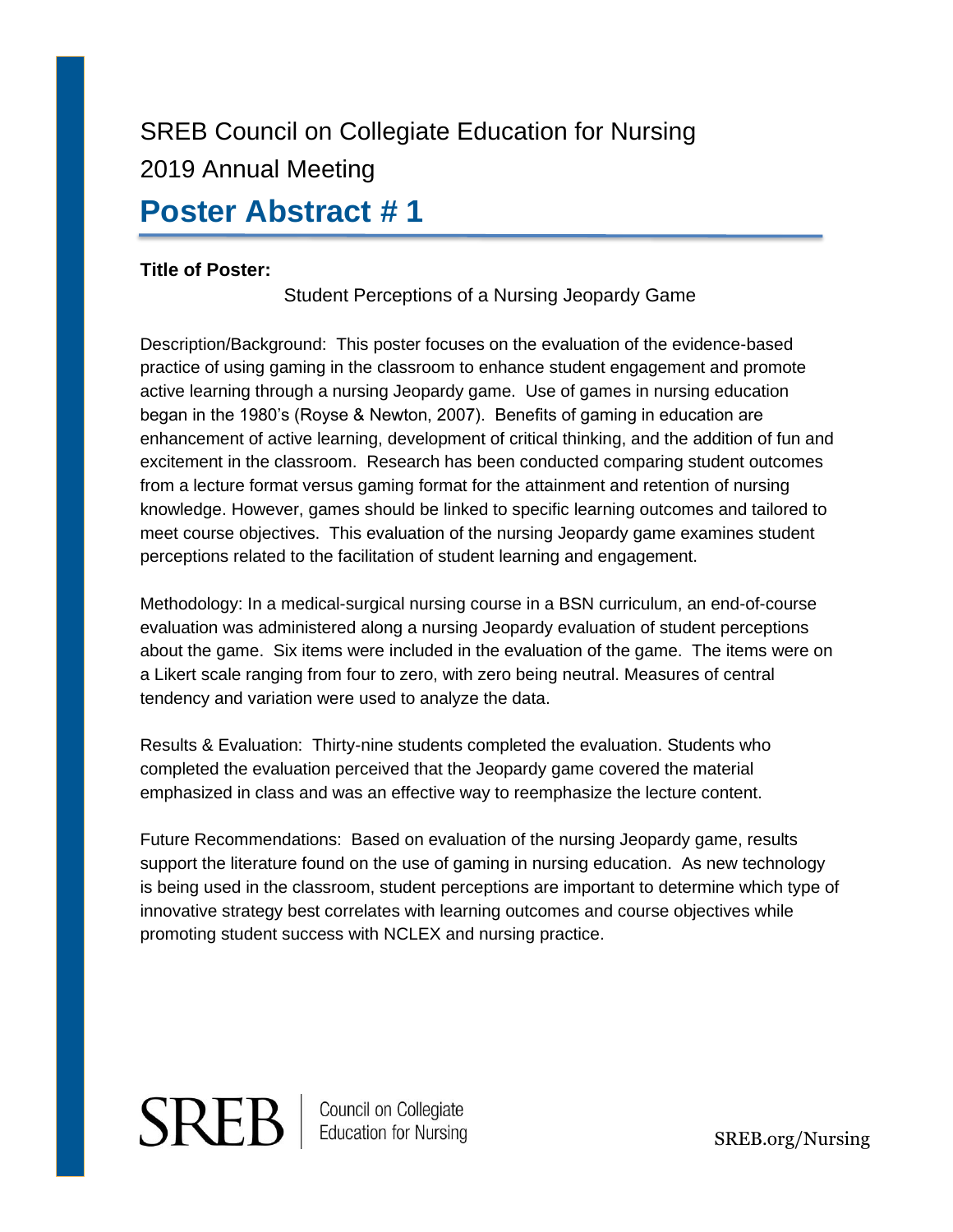## **Poster Abstract # 2**

#### **Title of Poster:**

Nursing's Knowledge of Nutrition, Obesity and Disease Risk

**Background:** The obesity epidemic is a global healthcare concern and is the fifth leading cause of death worldwide. Research indicates obesity is a direct etiologic factor in many chronic diseases. Dietary factors are the number one risk factor for disease and contribute to three of the four top causes of death in the United States.

**Problem:** Research suggests that nursing students and practicing nurses' lack understanding of the impact of nutrition on obesity and disease risk and do not know how to assess nutrition or educate about nutrition. Nutritional assessments are not an AACN Baccalaureate Education Essential, but The Joint Commission requires nutritional screening to be done on all hospitalized patients within 24 hours of admission. Nurses may be unaware of how to assess nutrition or educate on this topic due to lack of education in nursing school.

**Purpose/Method:** An evidence-based practice DNP project was implemented utilizing a mixed-method approach and a purposive convenience sample. The purpose was to assess practicing nurses' knowledge of: (a) the connections between nutrition, obesity, and disease risk, (b) nutrition for obesity prevention, and (c) effective ways to assess and educate patients about nutrition, obesity, and disease risk.

**Results:** Participating nurses' knowledge of nutrition, obesity and disease risk as well as how to do a nutritional assessment and educate about nutrition increased post-education. Recommendations: Based on the results of this project it might be necessary to educate practicing nurses including nursing faculty about the impact of nutrition on obesity and disease, how to utilize a nutritional assessment tool and how to educate patients about nutrition. Equipped with this knowledge, nursing faculty could teach this content to nursing students by incorporating nutritional assessment and nutritional education components into theory and clinical course assignments.

# **SREB** | Council on Collegiate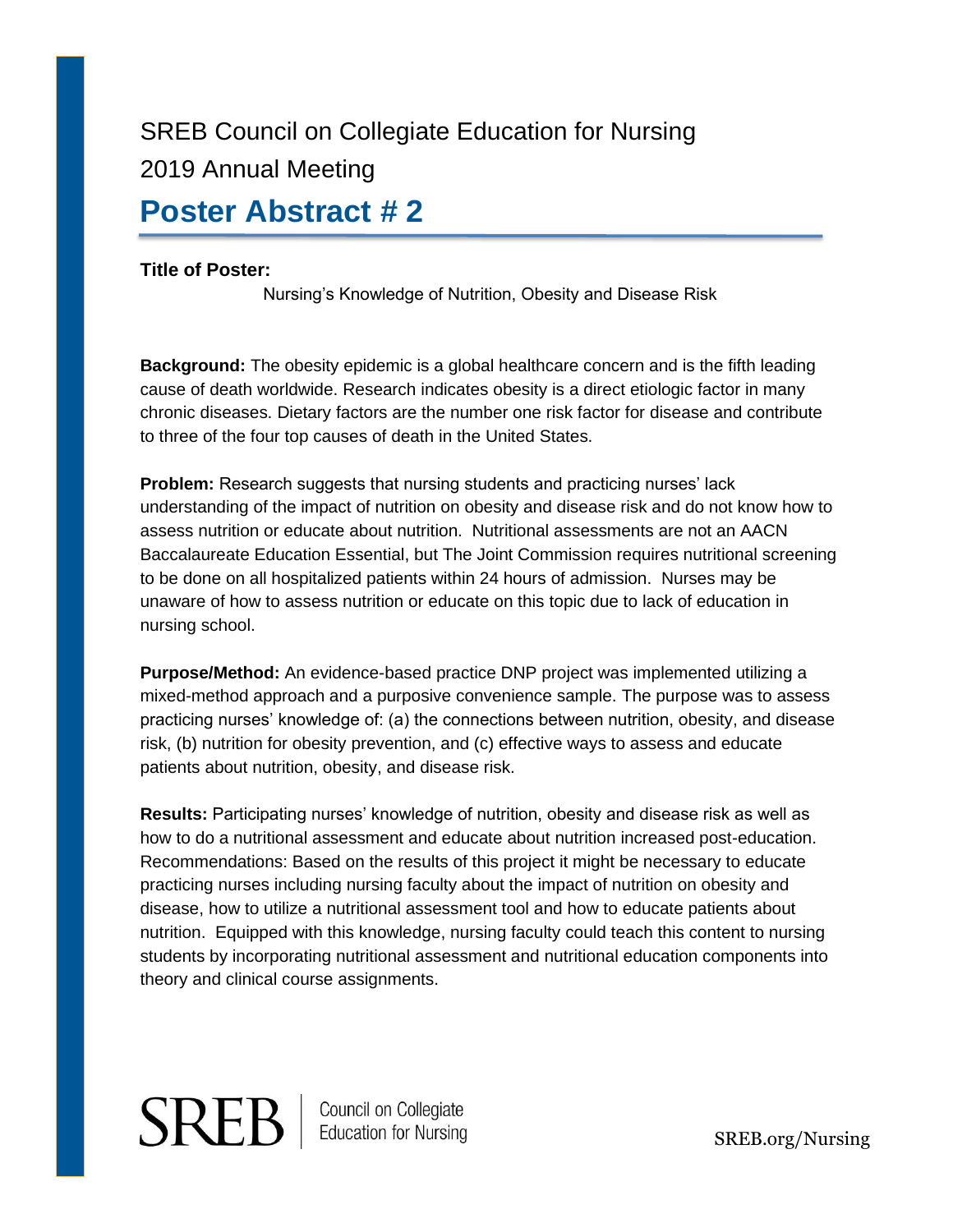## **Poster Abstract # 3**

#### **Title of Poster:**

Development of an Objective Competency Based Skills Assessment Tool for Advanced Practice Nursing Students

**Introduction:** Meeting minimal levels of clinical competency continues to be the foremostestablished starting point for all graduate Advanced Practice Registered Nurses (APRN's). The aim of this completed Doctorate of Nursing Practice (DNP) project was two-fold a) identify current clinical assessment practices for APRN's and b) develop a standardized tool with objective assessment methodology based on the APRN consensus model guidelines. Regulatory guidelines mandate that every APRN student must achieve specific practice core competencies in their specialty area prior to graduating from a masters-level prepared nursing program. Defining, assessing, and measuring competency is a serious challenge faced by APRN's educators (Kestin, 2015).

**Method:** A random sample of 30 board certified APRN's in the South Florida area and 23 accredited graduate nursing programs throughout the United States participated in this mixed method study. Data were collected thru an open-ended questionnaire; themes were identified and quantitatively evaluated using the SPSS software.

**Results:** Sixty percent of the variance was explained by three methods of competence assessment: 43% of participants used Job sample (defined as measuring clinical competence using real patients in job settings), 10% used a single skills measurement tool, and 7% used a portfolio method. Using the APRN consensus model, a single competencybased evaluation assessment tool was designed incorporating methods identified in the qualitative portion of this study.

**Conclusion:** Although a wide variety of instructional methods promotes pedagogical instruction in classroom settings, documentation and verification of clinical skills using a standardized single competency-based evaluation tool is either lacking or underutilized in the practice setting. Validating advanced clinical practice competency is a crucial component in promoting safe and effective clinical practice. This DNP project culminated the development of an assessment tool to address this need.

# **SREB** | Council on Collegiate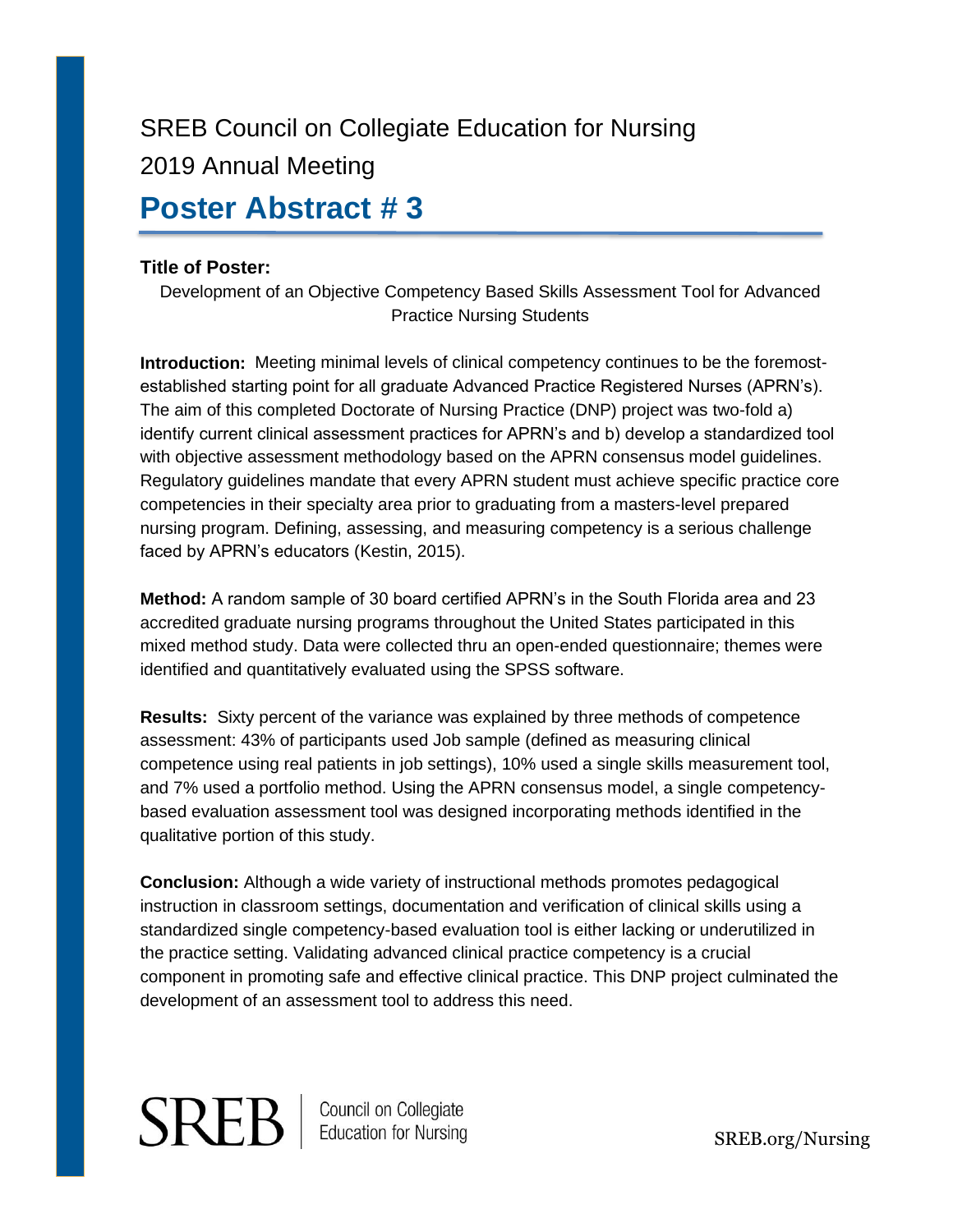## **Poster Abstract # 4**

#### **Title of Poster:**

Service Learning with Reflection: A Vehicle to Support Clinical Practicums

**Purpose/Background:** Service Learning (SL), an evidence-based educational pedagogy, promotes student engagement and active learning by connecting classroom concepts with real-world situations (Murray, 2013). Students in the baccalaureate gerontology course develop critical thinking and social awareness while participating in and reflecting on their experience (Brown & Schmidt, 2016). The Debriefing for Meaningful Learning method (Dreifuerst, 2015) is used as a guide to facilitate student reflection and learning.

**Methods:** Students self-select into groups of 5-7 members and spend 6-8 hours with older adults at a pre-approved location of their choice. The students share their experiences in a creative, online presentation and employ reflection using a reflection-in-action, reflection-onaction, and reflection-beyond-action framework (Dreifuerst, 2015).

**Results:** The qualitative analysis of student data *(n=117)* revealed gratitude for the experience. Reflection-In-Action themes included feelings of nervousness, insecurity, or hesitancy, and fear of ineffective communication skills and difficulty in relating to the older adult. Reflection-On-Action themes included realization they were prepared, increased confidence in their communication skills, recognition of the positive impact on both residents and students, and acknowledgement that the experience was informative and fun. Reflection-Beyond-Action themes included a feeling of fulfillment by bringing joy, greater appreciation for the older adult, the importance of communication (listening and avoiding elderspeak), and application of knowledge, skills, and attitudes learned to future nursing practice.

**Implications for Nursing Education:** Service learning with reflection is an educationallysound teaching strategy used to meet course objectives. The Debriefing for Meaningful Learning method (Dreifuerst, 2015) maximizes the SL activity to course objectives and minimizes the distinction between the students' classroom and community learning roles (Howard & McKeachie,1993). Guiding students' reflection optimizes learning of "clinical reasoning and thinking like a nurse" (Dreifuerst, 2015). Therefore, service-learning experiences are a valuable tool that increases engagement, promotes active learning, and supports clinical practicums.

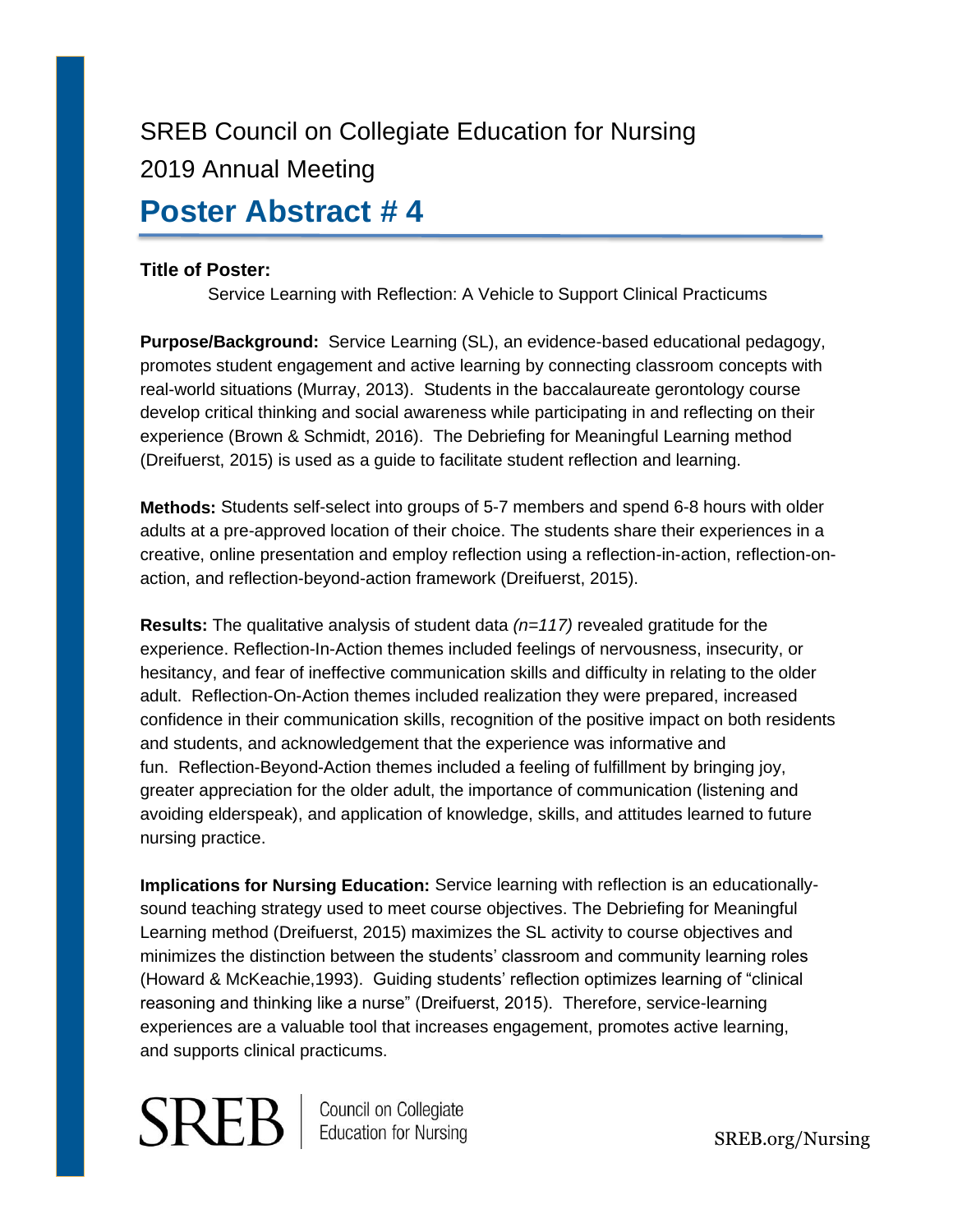## **Poster Abstract Submission Form # 6**

#### **Title of Poster:**

Marketization and Consumerism in Nursing Education: Perspectives of Nurse Educators

**Purpose:** The purpose of the study conducted December 2018 – January 2019 was to explore marketization and consumerism of pre-licensure nursing programs from the perspective of the nurse educator. The following research questions guided the study:

1) What are the lived experiences of nurse educators in a marketized higher education environment? 2) How are nursing education programs responding to consumerism from the perspective of the nurse educator?

**Significance:** Examining the effects marketization and consumerism on pre-licensure nursing programs yields insight into improved curricular design for faculty development, student-centered innovations in teaching design, and essential leadership attributes.

**Methodology:** The study was a qualitative, phenomenological approach with purposive criterion sampling. The inclusion criteria for the nurse educator required a minimum of 3 years of teaching experience at an accredited pre-licensure nursing program, with a minimum of a Master's degree in nursing (MSN), and currently teaching full-time. Semi-structured interviews were conducted in a location chosen by the participant. The sample size consisted of 9 nurse educators who on average graduated 30.4 years ago, had a total of 274 years of experience as registered nurses, and 120.5 years as nurse educators.

**Data Analysis & Results:** Colaizzi's method of data analysis revealed three themes 1) Job responsibility of participants in nursing education; 2) Evolution of nursing education; and 3) Job expectations vs. reality. The nurse educators all communicated the student's as well as themselves have a job associated nursing education. For the student it is to take an active role in learning, utilize resources available, identify the type of program to enroll in, monitor their investment, and recognize their accountability. For the nurse educator the job responsibility is to create a student-centered learning environment, meet accreditation criteria, and prepare students for a professional role. Results of second theme, Evolution of nursing education, revealed faculty who were students in a faculty-centered environment are now teaching in a student-centered environment. The transition to a more relaxed faculty/student relationship is challenging for some. The final theme Job expectations vs reality identified a perception by educators that students are not prepared for the workload a nursing education requires. Moreover, faculty are expected to "make students happy" and required to meet accreditation criteria, which does not always coexist. Faculty in the study verbalized a lack of support and sense of isolation from administration.

#### **Recommendations**

1. Examine the influence of age, gender, and years as a nurse educator on consumeristic perceptions.



Council on Collegiate<br>Education for Nursing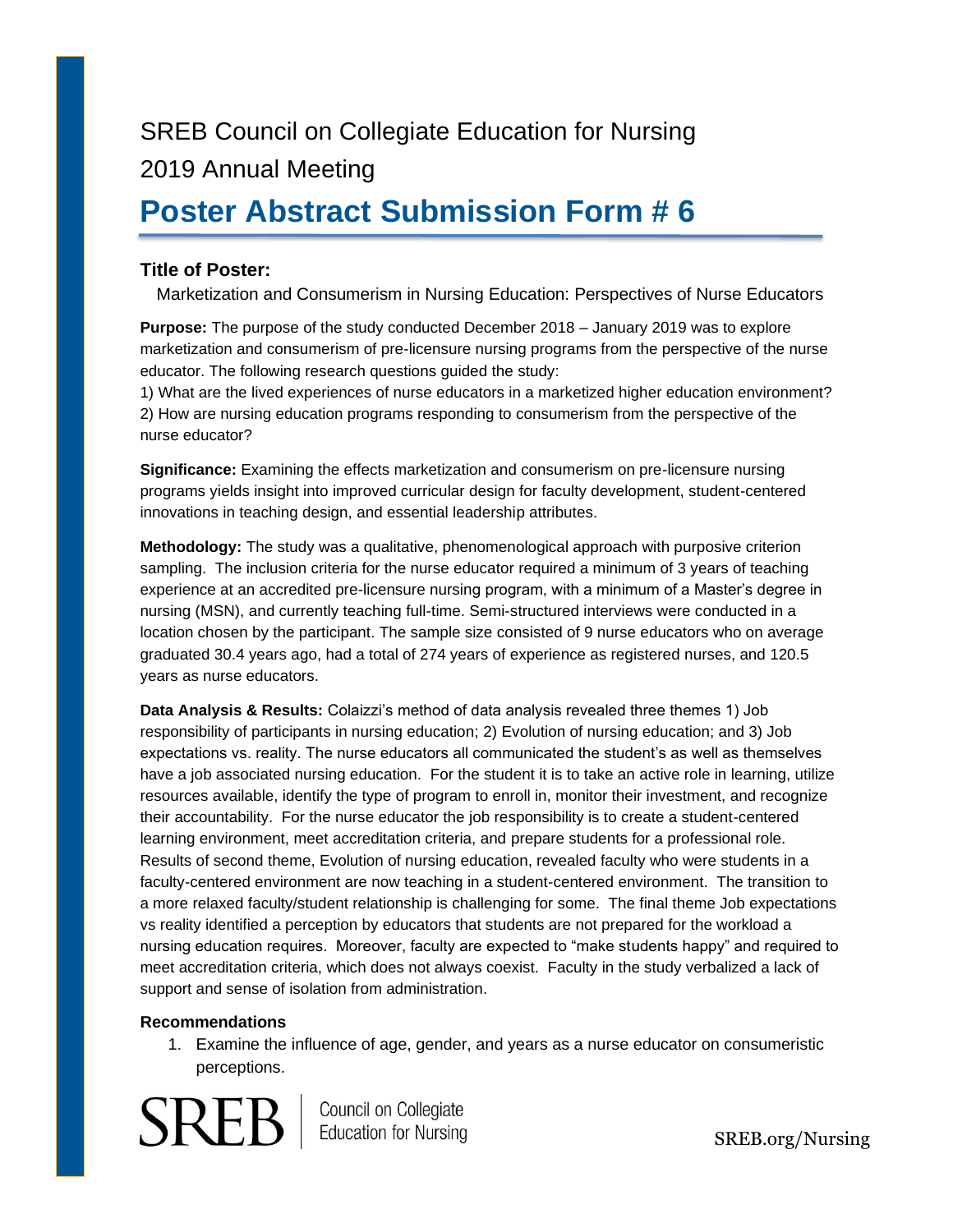- 2. Examine the influence of age and gender of nursing students on consumeristic attitudes.
- 3. Explore the role of academic administrative leadership in nursing education decisions.

### 2019 Annual Meeting

## **Poster Abstract # 7**

#### **Title of Poster:**

Development of the Student Practice Event Evaluation Tool (SPEET) by the North Carolina Board of Nursing

**Background/Significance:** The North Carolina Board of Nursing (NCBON) as part of its mission to protect the public sought to promote a Just Culture that supports critical analysis, constructive feedback and productive dialogue when errors or unanticipated outcomes occur among pre-licensure nursing students. The NCBON created the Student Practice Event Evaluation Tool (SPEET) as a forum by which nursing student practice events can be consistently and objectively evaluated using the Just Culture philosophy (JCP).

**Purpose:** The purpose of this evidence-based practice initiative was to develop a framework for nursing faculty to evaluate adverse practice events with consistency and fairness, while providing the opportunity to learn from mistakes and enhance patient safety.

**Methods:** Using a framework of Just Culture, the SPEET was developed to guide nursing faculty in categorizing student incidents as human error, at risk behavior, and reckless behavior. The SPEET was then piloted with 12 pre-licensure nursing education programs. Nursing faculty were provided on-site training on the JCP and use of the SPEET. NCBON Education Consultants were also available for informal discussion and problem-solving related to practice events during the pilot phase.

Outcomes: Over a one-year period, approximately forty practice events were evaluated using the SPEET. Survey results from pilot participants affirmed that use of the SPEET was consistent with the JCP, supported consistent evaluation of student practice events, and assisted faculty in determining the need for further action.

**Recommendations:** The SPEET supports nursing faculty to consistently apply expectations for accountability and behavioral choices, while treating individuals respectfully and fairly. Open communication in analyzing student practice events will assist nursing educators to better understand underlying causes of practice events which may inform evidenced-based practice initiatives and patient safety efforts. Expanded use of the SPEET will provide a standard by which nursing faculty and program leadership can work collaboratively to assure that adverse student practice events are resolved appropriately, fairly, and consistently by facilitating student learning using JCP.

# **SREB**

Council on Collegiate<br>Education for Nursing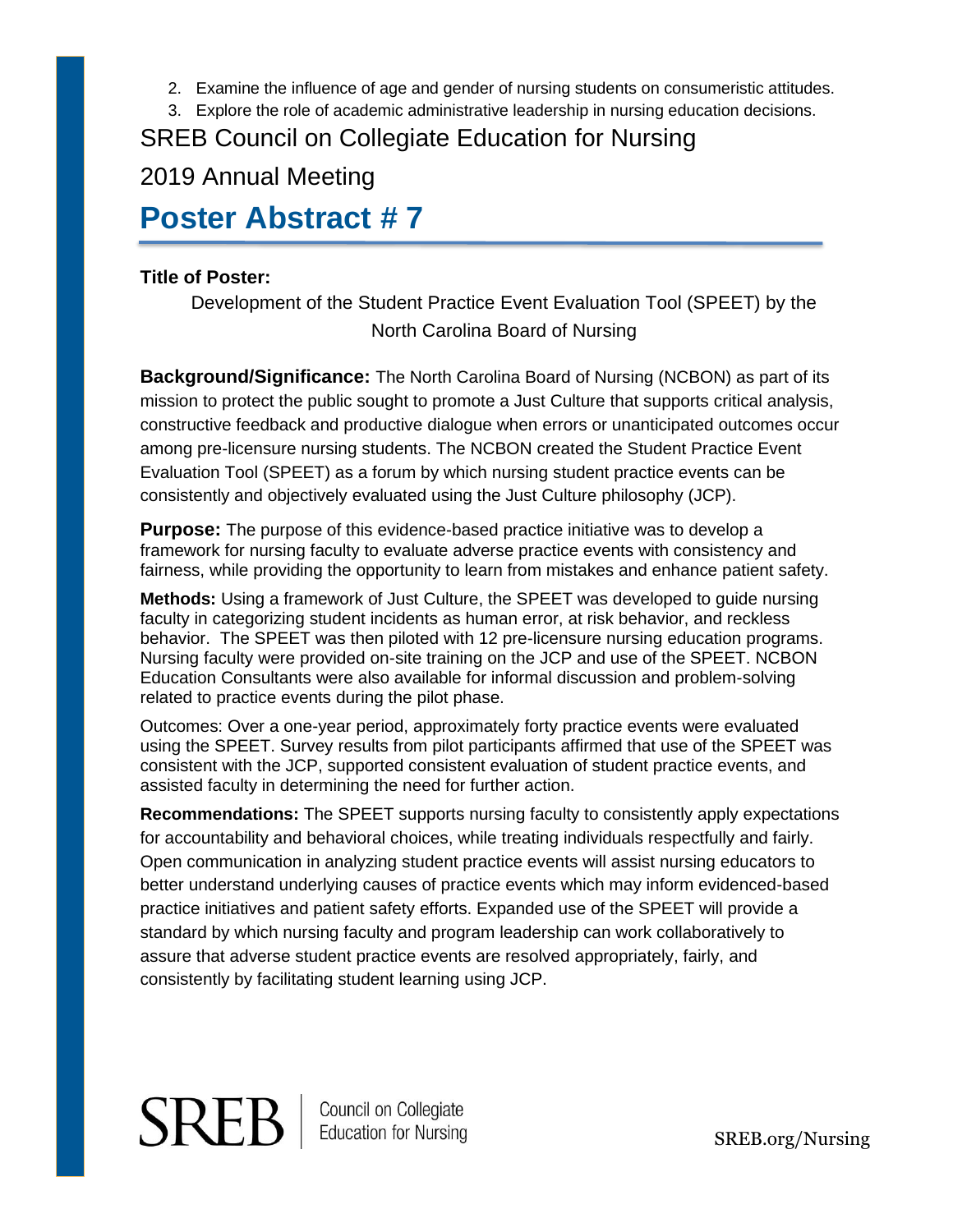### 2019 Annual Meeting

## **Poster Abstract # 9**

#### **Title of Poster:**

The lifestyle promoting behaviors, spiritual perspective and perceived stress among sophomore and senior baccalaureate nursing students at a HBCU

#### **Background:**

The educational journey that prepares students for the professional nursing role can be fraught with stress. As nursing students transition from one level of learning to the next, the ability to adapt to stressful situations while utilizing healthy behaviors and coping processes, can play a key role in the student's academic success.

The American Nurses Association's (ANA) "Health Nurse, Healthy Nation" initiative, underscores the importance of maintaining a balance of spiritual, personal, and professional well-being.

#### **Purpose:**

The purpose of this research study was two-fold: (1) to examine the relationship between lifestyle promoting behaviors, spiritual perspective, and perceived stress among sophomore and senior level baccalaureate nursing students enrolled in an accredited historically black college and university (HBCU), and (2) to determine which demographic characteristics were significant predictors of lifestyle promoting behaviors and perceived stress.

#### **Methodology:**

This descriptive, cross-sectional correlational research study was conducted with (N=91) first semester sophomore and first semester senior level baccalaureate nursing students enrolled in a HBCU. Data was collected using (1) a demographic questionnaire, (2) the Health Promoting Lifestyle Profile II, (3) the Spiritual Perspective Scale, and (4) the Perceived Stress Scale. The theoretical underpinning was drawn from Lazarus and Folkman's Transactional Model of Stress and Coping (1984).

#### **Results:**

A major study finding revealed that a statistically significant, negative correlation existed between lifestyle-promoting behaviors and perceived stress. Findings also indicated no demographic characteristics were predictors of lifestyle promoting behaviors and perceived stress

#### **Recommendations:**

Implementing holistic self-care and promoting healthier lifestyle behaviors are important **i**mplications for schools of nursing, and sheds light on the role that effective health promotion programs that emphasize stress management techniques, can play in preparing students to launch successful careers as "healthy nurses." Further, nurse educators should



Council on Collegiate **Education for Nursing**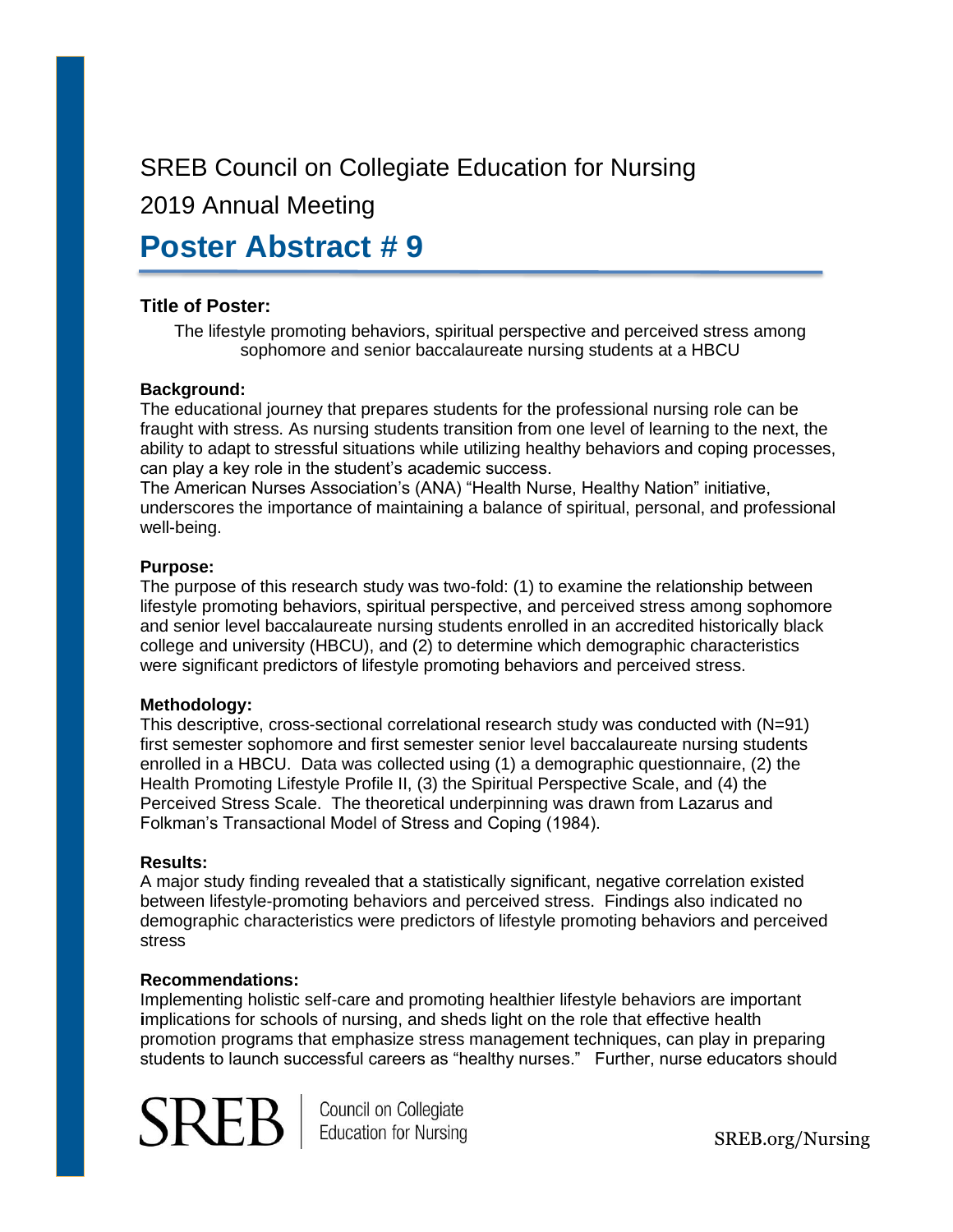ensure effective measures by developing a risk profile to capture those students that maybe at-risk for stress and academic attrition.

### SREB Council on Collegiate Education for Nursing

### 2019 Annual Meeting

## **Poster Abstract # 10**

#### **Title of Poster:**

Autism Education and Family Nurse Practitioners

A completed evidence-based practice project.

**Purpose:** to assess and influence Family Nurse Practitioner's (FNPs) knowledge on assessing and referring children with signs of development delay, specifically associated with autism.

#### **Description/ background/ significance section**.

Autism Spectrum Disorder, a developmental disorder with life-long disability implications, is increasing in the United States (CDC, 2018b). Society is concerned because children with signs of autism are not being screened and referred for identification in the optimal time period. When children with autism are identified and enrolled in early intervention programs before age 36 months, they have the best chance to ameliorate the disability. Studies indicated that primary care NPs are in a critical community position to care for children who have delays. Family practice professional organizations guide NPs to identify and refer children with autism using standardized tools such as the M-CHAT-R . Even with this guidance and education, FNPs are not confident in their ability to provide ASD screening and referrals. FNPs requested more training.

**Method:** Two types of quantitative data were collected. First, survey data that compared the individual participants and the group against themselves. The project used a pre- and post-test without a control group design. The pre- and post-tests were the Johnson and Van Hecke (2015) and Knowledge About Childhood Autism Among Health Workers survey (Bakare, Ebigbo, Agomoh, & Menkiti, 2008). The second measure was referral numbers. The participants were asked for a count of children referred for atypical development four weeks before and four weeks after the education intervention

**Results:** There was an increase in scores for all the participants. This indicated a knowledge and self-efficacy average gain for the group at 28% and 50% with the two surveys. The post-post survey scores indicated maintenance of information. Referrals for children did not increase in four weeks.

**Implications:** FNPs want and need more education on autism, screening, and referral. This education should be included in their student training and reviewed during continuing education conferences. Research on how FNPs approach autism screening throughout the state should be collected.



Council on Collegiate Education for Nursing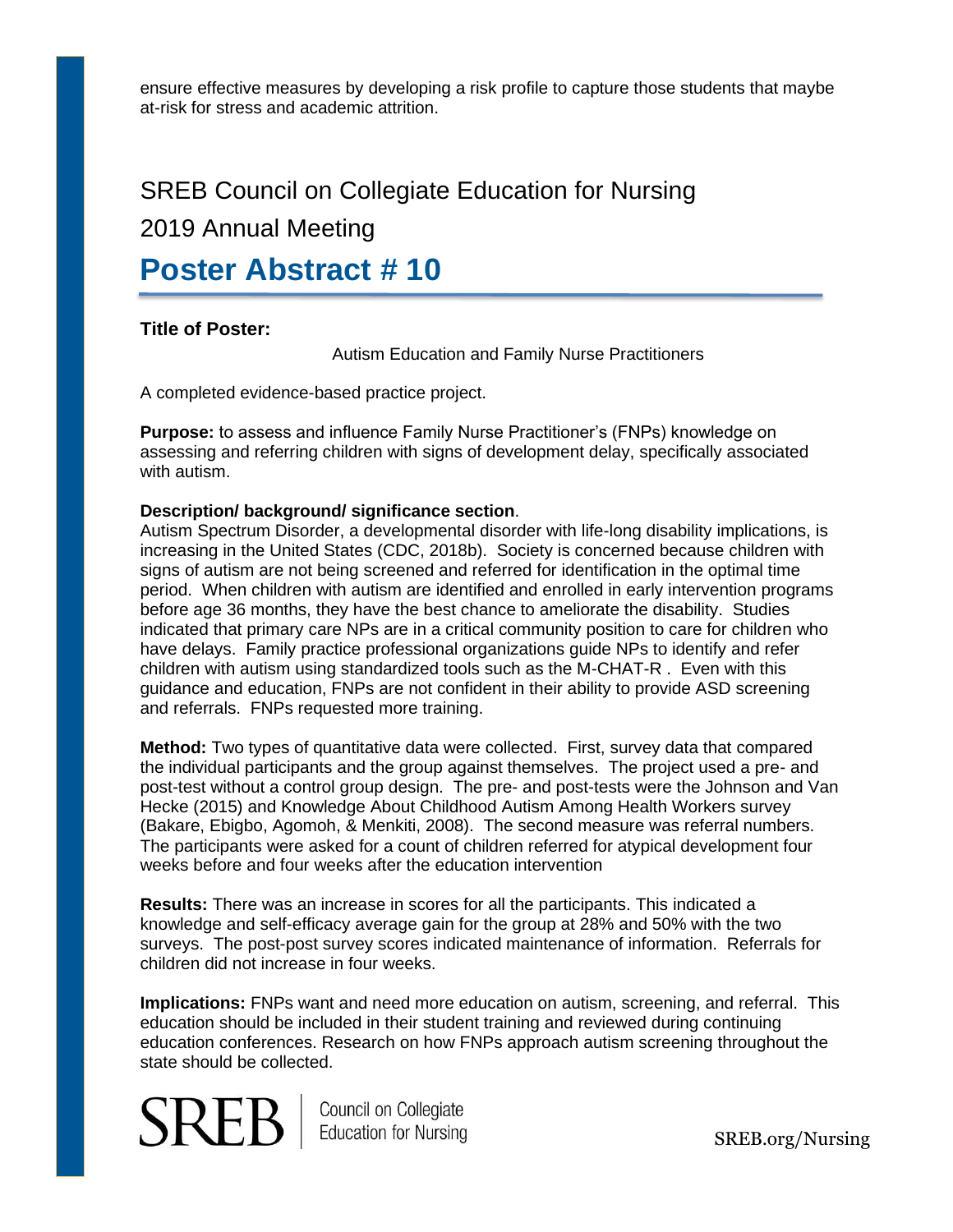2019 Annual Meeting

## **Poster Abstract # 11**

#### **Title of Poster:**

P-TECH Nursing Pathway: High School to Associates Degree to Bachelor of Science in Nursing Degree

**Purpose**: This poster provides an overview of the Pathways in Technology Early College High Schools (P-TECH) nursing pathway model, the course scope and sequence, and student progression.

**Background:** The demands for registered nurses (RN) continues and nurse educators are exploring ways to attract high school students to consider nursing as their profession.

**Methodology:** The original P-TECH model was modified to include the Bachelor of Science in Nursing (BSN) degree. Located in East Baltimore, high school students in P-TECH participate in an integrated program supporting seamless academic progression from high school diploma to Associates Degree in Nursing (ADN). P-TECH students wishing to pursue a career in nursing begin taking prerequisite courses at Baltimore City Community College (BCCC) the summer of their freshman year. Between five-six years from beginning high school, P-TECH nursing students will graduate with their ADN. With the addition of the University of Maryland BSN pathway, funded through the Nurse Support Program II grant, ADN graduates can matriculate into the RN-BSN program under the umbrella of the dual admission agreement (Health Services Cost Review Commission, n.d.). Racially diverse mentors, academic support, proactive advisement, learning about what nurses do, and receiving financial support, serve to improve career options and employment prospects for high school students living in Baltimore City.

**Results**: Currently, four P-TECH nursing pathway students are on track to begin their ADN fall 2020 and 15 spring 2021.

**Implications for Nursing Education:** Developing high school students' interest in nursing expands our ability to meet the needs of a diverse RN workforce in the state of Maryland. This is critical because nurses tend to practice in the state where they complete their nursing education (Health Resources and Services Administration, 2017).

# **SREB** | Council on Collegiate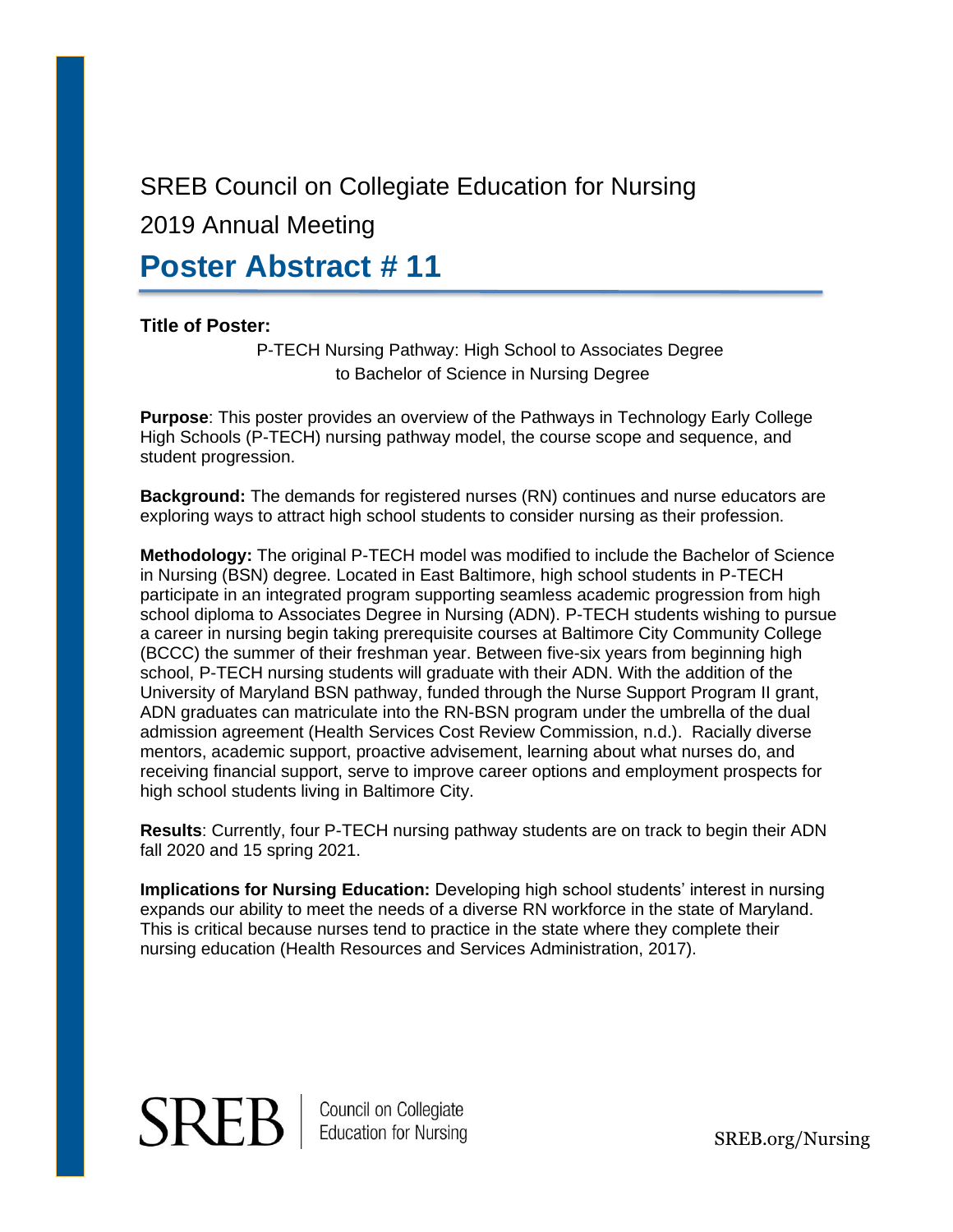## SREB Council on Collegiate Education for Nursing 2019 Annual Meeting **Poster Abstract # 12**

#### **Title of Poster:**

#### **Lightly Embalmed Cadavers Bridge the Nursing Skills Gap from Manikins to Humans**

**Objective:** Urinary catheterization and nasogastric tube (NGT) insertion skills are commonly taught to nursing students through simulation. Students complete "skills check-offs" and are expected to progress immediately to live patients. However, barriers exist when bridging the gap from manikin to human. The anatomy of manikins is obvious, lacking both realistic anatomical landscapes and proper tactile feedback. This novel study used a lightly embalmed cadaver (LEC) to explore whether a more realistic learning environment increased student knowledge and skills.

**Methods:** Following IRB approval, 108 first-semester BSN students completed theory instruction and simulated experiences using manikin/task trainers for Foley catheterization and NGT insertion. Student volunteers completed a subsequent LEC training session as an observer or inserter and completed pre- and post-session surveys regarding their knowledge and ability, preference for LEC versus manikins, and realism of the LEC models.

**Results:** The LEC NGT session was cancelled after 14 students because the gel for NGT insertion collapsed the nasal passage. The LEC Foley session included 50 students: 39 attempted Foley insertion and 11 observed. Data was analyzed using two sample t-test. The LEC session was rated as being significantly more valuable  $(p<0.01)$ , more realistic (p<0.001), helped apply knowledge (p<0.001), develop reasoning skills (p<0.001), increase decision-making ability (p<0.01) and increase confidence (p<0.001) compared to the manikin session alone. The LEC session developed perceived technical skills of both inserters (5.0/5.0, LIKERT) and observers (4.7/5.0; p>0.05). The majority agreed/strongly agreed that LEC sessions should be used either instead (86%) or after manikins (96%) and was vastly preferred by students (84%).

**Conclusions:** This study demonstrates the feasibility of using LEC as an adjunct to

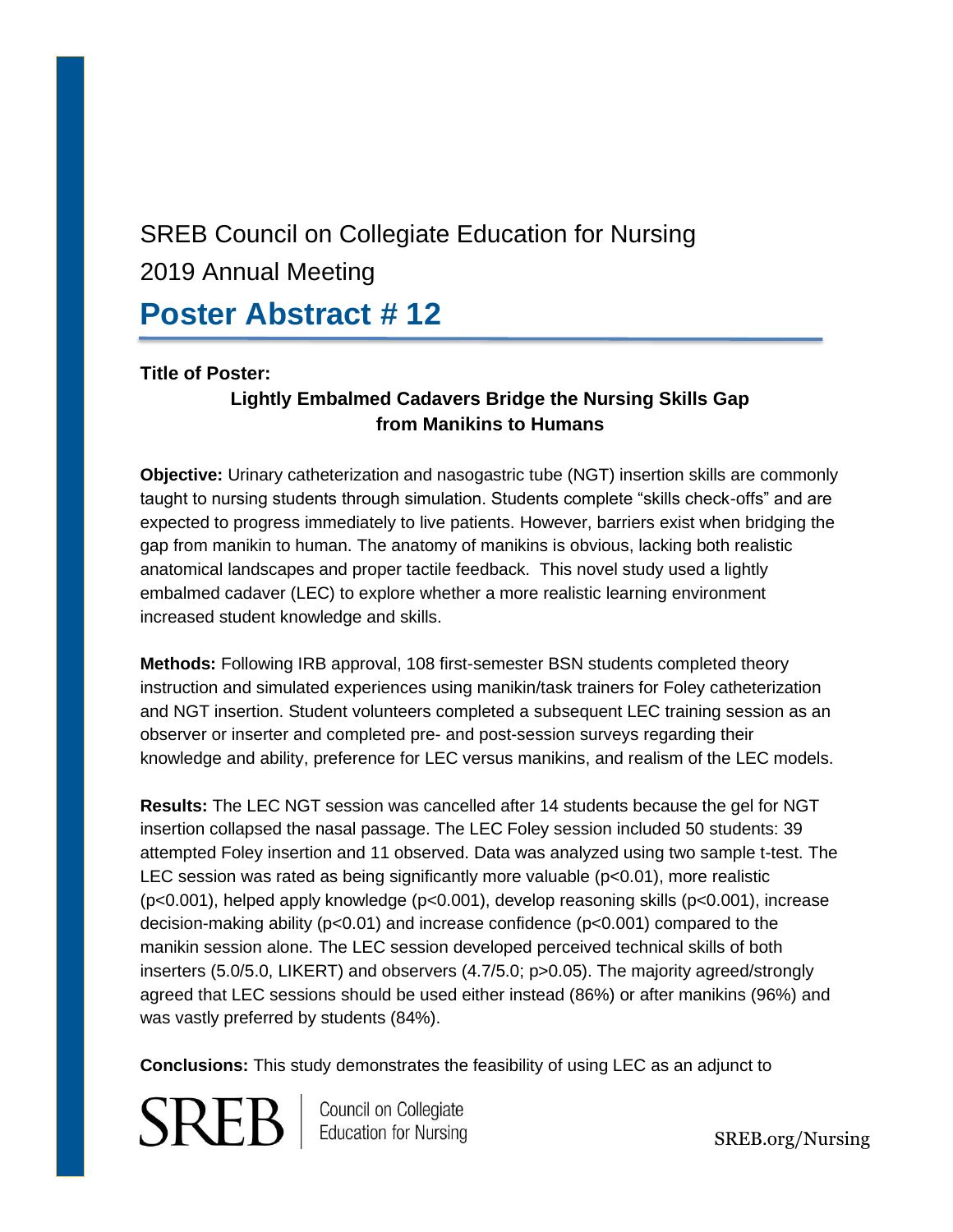simulated procedural training exercises for nursing students. The LEC model proved effective in bridging the skills gap from manikin to human patients.

## SREB Council on Collegiate Education for Nursing 2019 Annual Meeting **Poster Abstract # 13**

**Title of Poster:** 

#### **Competency Performance Exam Grading Tool**

#### **Background/Significance**

As opportunities for students to interact with patients in clinical settings decrease, utilizing lab or simulation to gain skill competency becomes more critical (Ross, 2015). Level One students at the Baylor University Louise Herrington School of Nursing (BULHSON) are required to pass a Competency Performance Exam (CPE) before their first clinical rotation. Prior to Summer of 2016, the CPE was scored as pass/fail with students being successful if all sections on the check-off sheet were met. If students were unsuccessful on their first attempt, they could retest on the failed sections, but a 2-point final course grade deduction was applied. Students were required to attend open lab and two faculty assessed each student on the CPE retake. This resulted in increased faculty manpower hours as the Level One nursing class grew, and increased stress for the students since first time failure rates continued to be high (30%). In its previous checklist format, the CPE check-off sheet, which did not specify skillset indicators, also allowed for faculty subjectivity, thereby, decreasing inter-rater reliability.

#### **Methodology**

A graded CPE tool was piloted with the FastBacc (Accelerated Second Degree) Level One students, Summer of 2016. The grading criteria was developed from the Safety Guidelines for Skills as presented in the course textbook, *Fundamentals of Nursing* (9<sup>th</sup> ed.) by Potter and Perry (2017). Partial points were not given, allowing for increased inter-rater reliability. With the new graded format there were no second attempts offered, reducing both student stress and faculty manpower hours.

#### **Results/Outcomes/Evaluation**

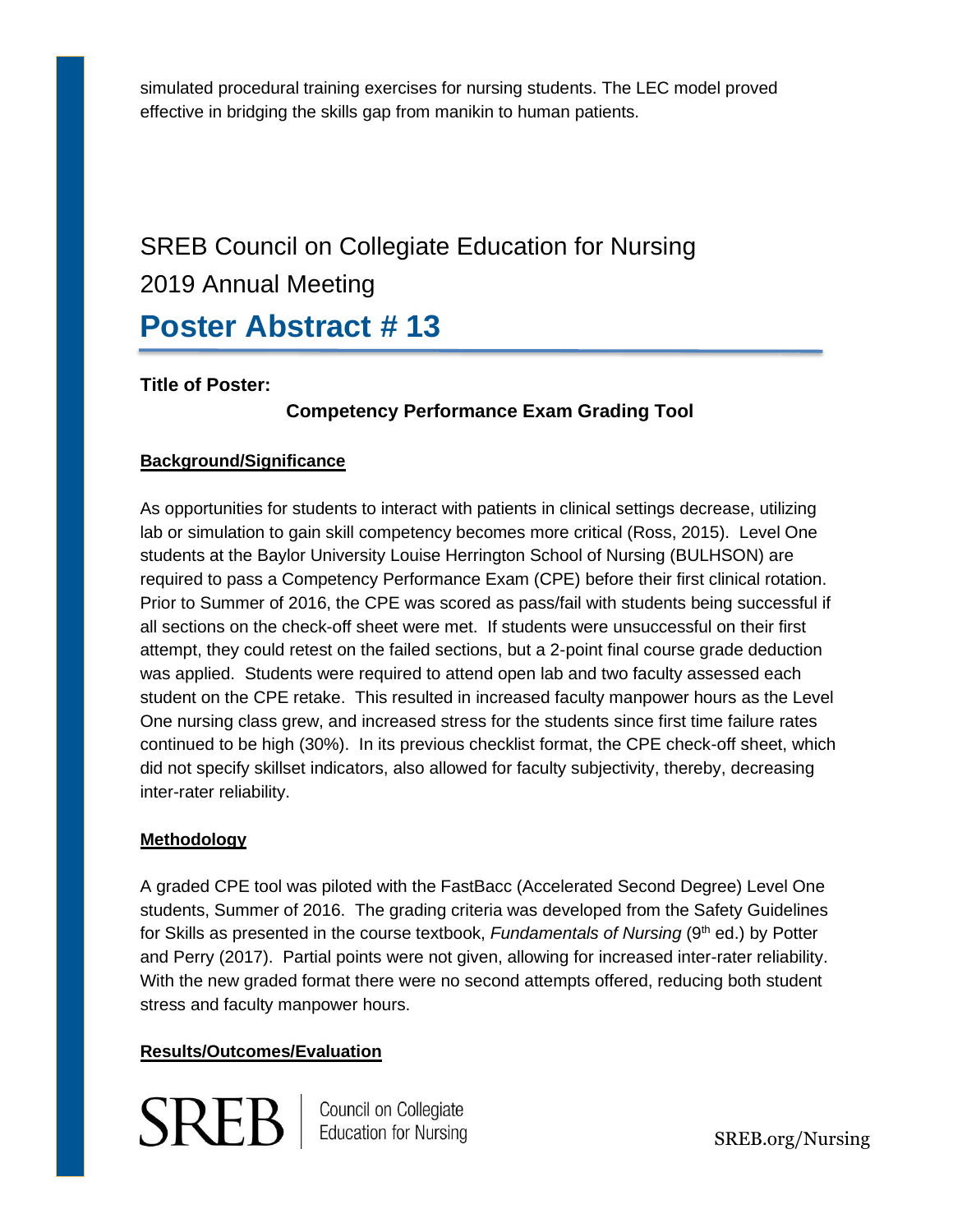Implementation was successful, with all students passing their CPE for the piloting semester. Faculty and students express that the tool is easy to understand and use, and student stress has decreased. Additionally, the graded tool identified students who may need more time to increase skill competency before stepping into the clinical arena.

# SREB Council on Collegiate Education for Nursing 2019 Annual Meeting

## **Poster Abstract # 14**

#### **Title of Poster:**

#### **Equipping student nurses with the requisite knowledge and skills to promote and protect the health of diverse populations through creative population health learning opportunities**

**Purpose:** To help nurse educators effectively promote student engagement and active learning through creative and meaningful population health learning opportunities.

**Background:** Community-public health nurses play an integral role in decreasing health disparities and improving health outcomes among diverse and vulnerable population groups. Recent efforts to decrease healthcare expenditures and meet other contemporary challenges, have led experts to focus on social determinants of health and promotion of population health. Nurses are central to these efforts, and nursing education is challenged to equip new nurses with the required knowledge and skills to promote and protect the health of all populations.

**Description:** Baylor University Nursing Faculty have developed population health clinical learning experiences that afford students with opportunities to explore determinants of health, linkages between poverty and health, health literacy and cultural competency. These assignments challenge students to consider nursing's role in improving health outcomes among diverse and underserved individuals, families and groups.

**Outcomes:** Students' verbal and written feedback describes these as enjoyable and meaningful learning opportunities. Overall course satisfaction has increased as indicated by students' final course evaluations.

Two exemplars will be presented, *Meeting Nutritional Needs of Culturally Diverse, Low-Income Populations and Food Deserts and Social Determinants of Health.* These assignments facilitate active learning by giving students opportunities to gain first-hand experiences responding to individual and societal needs.

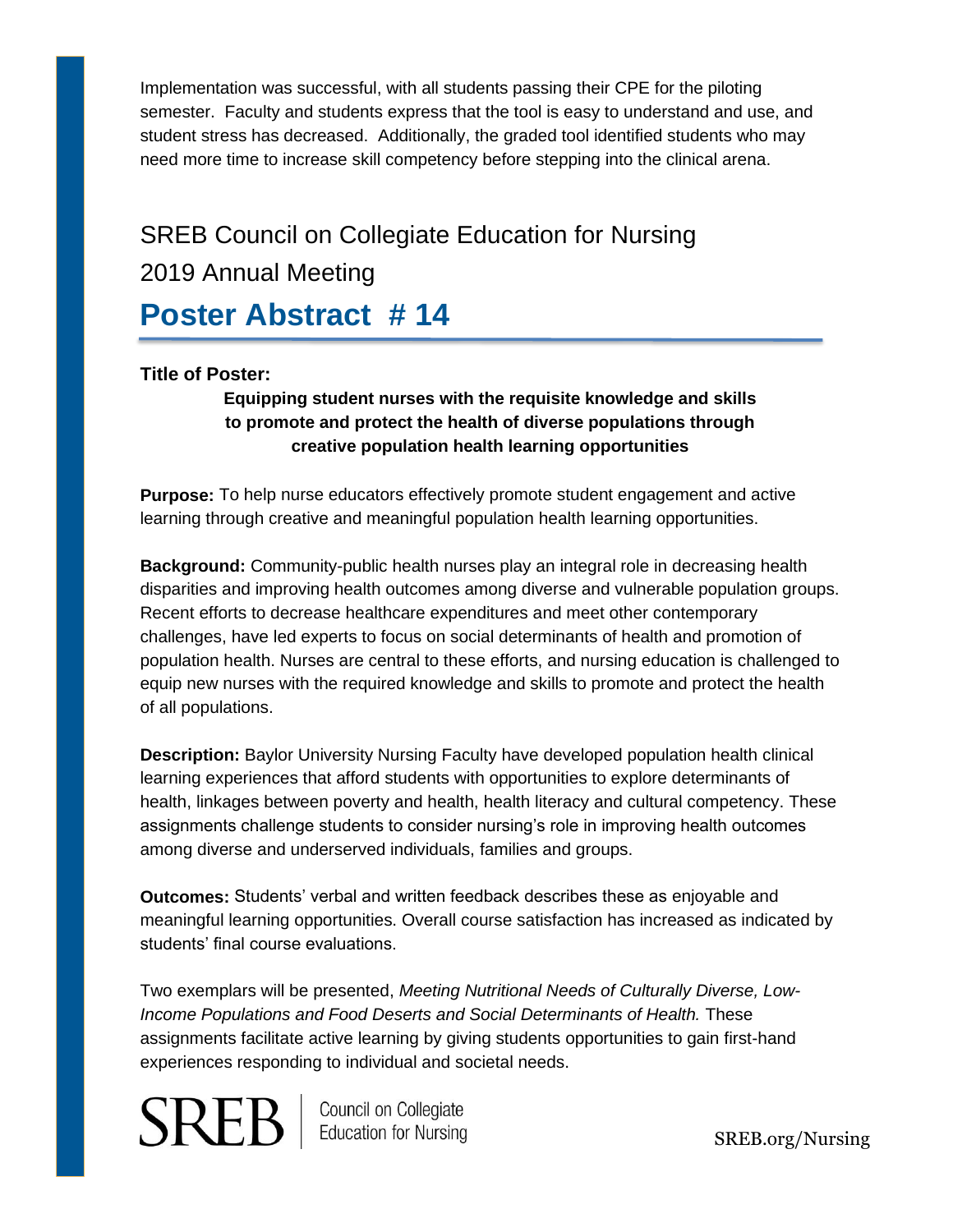**Recommendations:** The teaching strategies have been successfully implemented at one large nursing school. Multiple faculty have deemed the assignments to be effective and several cohorts of >500 students have found these to be enjoyable and meaningful learning experiences. The recommendation is for implementation on a broader scale involving more nursing schools, faculty and students.

# SREB Council on Collegiate Education for Nursing 2019 Annual Meeting

## **Poster Abstract # 19**

#### **Title of Poster:**

#### **An Effort to Boost Novice and Experienced Nurse Educators' Success**

Many Schools of Nursing's Deans and Directors throughout the nation find themselves hiring novice nurse educators for a wide variety of reason such as expansion of their nursing programs, retirement of nursing faculty, and presentation of other opportunities for experienced nursing faculty. Deans and Directors for Schools of Nursing in Tennessee are faced with the same challenge. As a result, the Tennessee Deans and Directors for Schools of Nursing have made a commitment to help novice nurse educators, in particular, to be successful in their new role. These Deans and Directors know the specific needs of novice nurse educators they are hiring and essential topics that these nurse educators must become familiar with in order to be successful.

In 2017, the Deans and Directors for Schools of Nursing in Tennessee developed the Tennessee Nurse Educator Institute. In its third year, the Tennessee Nurse Educator Institute is offered annually before the start of the academic school year. The purpose is "to provide knowledge and skills for the novice nurse educator and a refresher for more experienced faculty." Initially, it began as a two-day activity but since has been expanded to three days. Topics include valuable information for the novice nurse educator such as writing test items and analysis; a perspective on surviving the first year as a novice nurse educator; designing a curriculum; engaging students in the 21<sup>st</sup> century; the importance of the RN-NCLEX blueprint; the basics of clinical teaching; teaching with simulation; evaluation methods for didactic and clinical courses; developing a syllabus; and the importance of program evaluation.

Since the launch of the Tennessee Nurse Educator Institute, the total number of nurse educators attending the institute is 195. At the end of the three-day educational activity, nurse educators complete an evaluation to ensure the institute is its goals. In addition, participants are asked for input on what they felt helped them the most, the strengths and weaknesses of the program, and future topics to include. Responses from the evaluations have been overwhelmingly positive. Participants completing the survey was  $n = 133$ . Results of the evaluations from the three years showed the following: 98% (131/133) of the participants strongly agreed or agreed that the purpose of the conference was met, the information received will help them be more effective in their position, and they could use the information they learned right away; and 97% (129/133) of the participants strongly agreed or agreed the conference met their expectations. No barriers or

 ${\rm SRB}$   $\mid$  Council on Collegiate